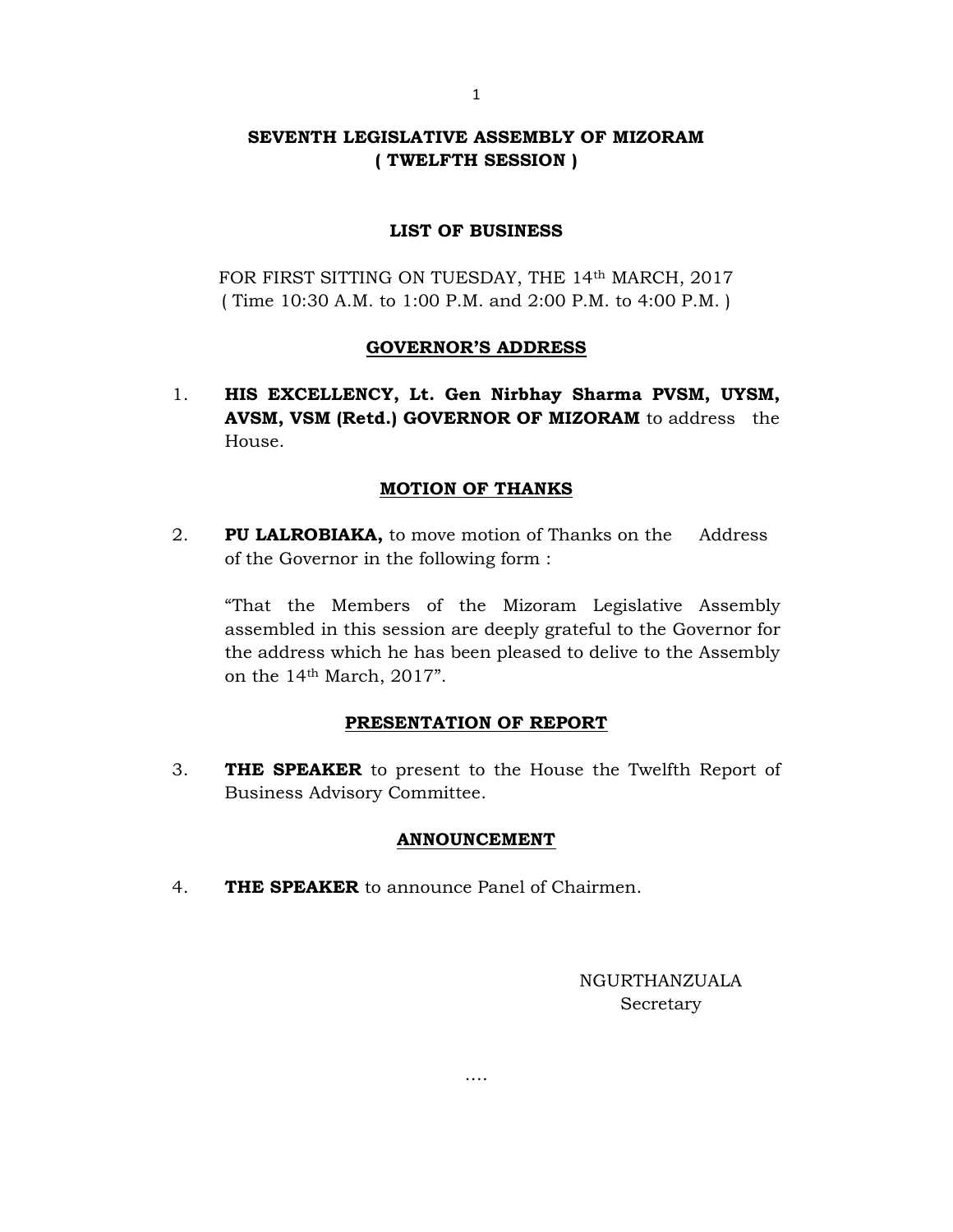Hon'ble Speaker and Hon'ble Members,

 It gives me pleasure to have this opportunity to address you, the duly elected representatives of the people of Mizoram at the commencement of the  $12<sup>th</sup>$  session of the  $7<sup>th</sup>$  Legislative Assembly of Mizoram. I would like to begin by conveying my sincere greetings and warm wishes to this August House and to the people of Mizoram. It is my heartfelt desire that our State continues on its path of lasting peace and strive towards prosperity, be it economic or social. I am sure that Mizoram will serve as an example of sustainable development and equitable growth not only for its neighbours in the region but for the country as a whole.

2. I would like to begin with the agriculture sector and inform you that the Govt. of Mizoram is committed to enhance agricultural crop production and increase productivity to make agriculture a viable and sustainable means of livelihood support. New Land Use Policy (NLUP) has contributed to an increase in rice production since its inception and has also resulted in a decrease in Jhum area which reflects the shift towards permanent cultivation. Land area under Oil Palm cultivation has seen a manifold increase with resultant increase in production. Funds received under Rastriya Krishi Vikas Yojana (RKVY) are being ulitized under Production Growth and Infrastructure & Assets components. Implementation of various components under National Food Security Mission (NFSM) for increasing foodgrain production in the State is ongoing in all 8 Districts under NFSM-Rice, NFSM-Pulses and NFSM-Coarse cereals. There are several other schemes like National Mission for Sustainable Agriculture (NMSA), National Mission for Oil Seed & Oil Palm (NMOOP), National Mission for Agricultural Extension and Technology (NMAET) and Pradhan Mantri Krishi Sinchayee Yojana (PMKSY) that are currently being implemented to benefit the agricultural sector in the State. Sustainable Agriculture Development through Expansion, Enhancement and Modelling in the state of Mizoram is one of the new schemes introduced during 2015-16, funded by National Adaptation Fund under Climate Change (NAFCC) which covers 4 Districts namely Aizawl, Mamit, Serchhip and Kolasib Districts.

3. There have been notable achievements in the Horticulture sector in the State. Efforts are on to construct several horticulture Link Roads to connect potential areas of Horticultural importance. With funds made available under RKVY, efforts are also being made to achieve self-sufficiency and sustenance of farmers with High-Value vegetable cultivation, promoting Green-House cultivation and Post Harvest Infrastructure, Farmers Training and individual water tanks. Micro-irrigation with drip-irrigation facilities are being provided to ensure efficient water use and improve productivity under Pradhan Mantri Krishi Sanchai Yojana (PMKSY). Mission for Integrated Development of Horticulture (MIDH) is another scheme where various programs have been taken up.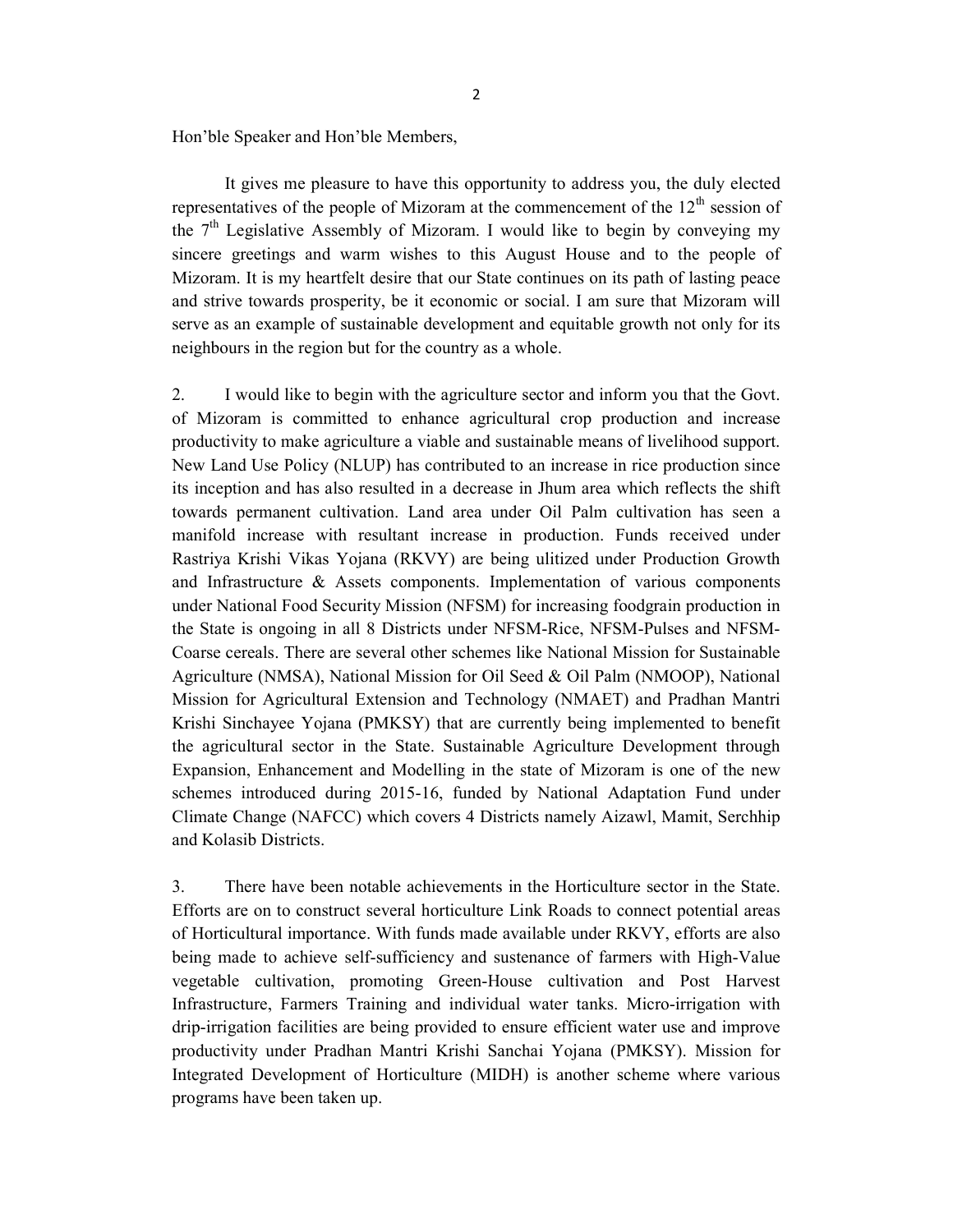4. Sericulture Department is continuing with production of Silk-worm eggs and raw silk. Two Mulberry Projects under North Eastern Region Textile Promotion Scheme (NERTPS) are underway in Lunglei and Champhai Districts. Integrated Muga Silk Development Project under NERTPS was launched on  $2<sup>nd</sup>$  December 2016 with a Project Cost of Rs. 1352.09 lakhs

5. During 2016, Soil & Water Conservation Department continued ongoing projects of Rubber Plantation created during the previous year covering 150 families with financial assistance from NABARD. Rubber Plantations have also been created covering the 5 potential Districts of Mamit, Lunglei, Kolasib, Lawngtlai and Serchhip. This is in addition to creation of 10 Rubber Nurseries in 6 Districts, also with assistance from NABARD.

6. Commerce & Industries Department participated in Indian International Trade Fair held in New Delhi from  $14<sup>th</sup> - 20<sup>th</sup>$  November 2016. As many as 11 local entrepreneurs were given the opportunity to exhibit their products which resulted in sales worth Rs. 10.00 lakh despite Demonetization. Steps are being taken to establish Agriculture Marketing Infrastructure in Lunglei for which Ramthar Branch YMA has graciously donated land. Apparel and Garment Making Center at IGC Luangmual, established by Ministry of Textiles, Govt. of India was inaugurated on  $6<sup>th</sup>$  June 2016 and is ready for operation. Skill Development Center at Lunglei under ASIDE Scheme is almost complete and work is in progress in respect of upgradation of Industrial Estate, Zuangtui under MIIUS.

7. In pursuance of the Memorandum of Understanding (MoU) between the Government of India and the Government of Myanmar and on cooperation in the construction/upgradation of the Rih-Tiddim Road in 2012, the Government of India recently informed the Government of Mizoram to take steps for undertaking of projects. The Government of India has assured that Rih-Tiddim road of about 80 kms would be developed to improve the connectivity with Zokhawthar. Better security measures will also be imposed to curb the illegal trade between the two countries. In respect of Border Trade with Bangladesh, a plot of land measuring 9 Acres has already been earmarked for the construction of Integrated Check Post (ICP) at Kawrpuichhuah.

8. Environment, Forests and Climate Change Department of my Government has been working towards reforestation, afforestation and wildlife preservation through programs like National Afforestation Programme (NAP), Intensification of Forest Management (IFM), National Agro-Forestry Bamboo Mission (NABM), Green India Mission (GIM), Green Mizoram Programme (GMP), Compensatory Afforestation Management & Planning Authority (CAMPA), Project Tiger and Integrated Development of Wildlife Habitat (IDWH). A Project titled 'Enhanced Climatic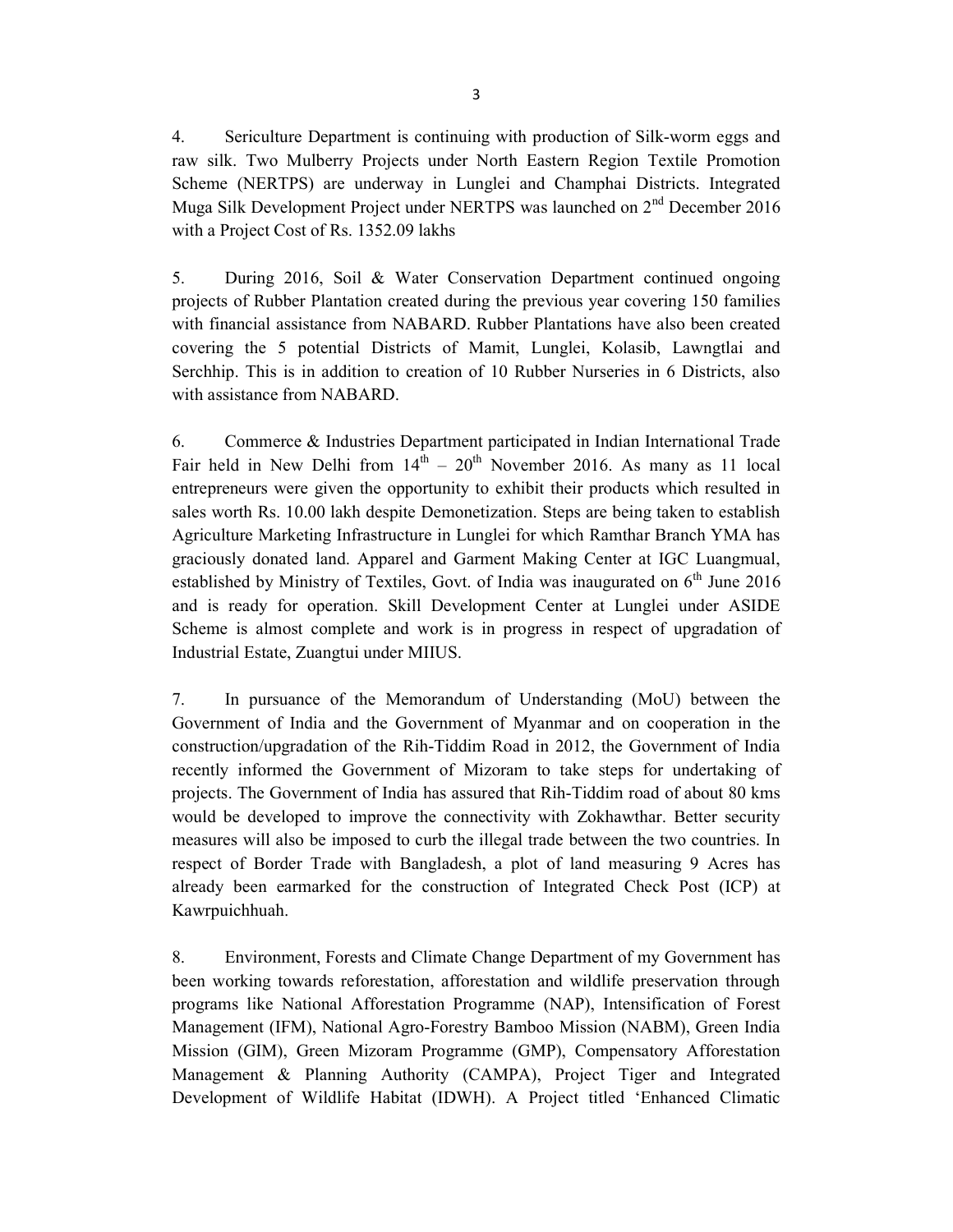Resilience and Ecosystem-based Livelihood of Vulnerable Communities in NE India' has been prepared. I would also like to inform the House that Mizoram has been selected for executing REDD+ Project (Reducing Emissions from Deforestation and Forest Degradation) which will be funded by GIZ. Climate Change Adaptation in North Eastern States (CCA-NER) project under DoNER Ministry with technical cooperation of GIZ has been initiated in Mizoram. It is a matter of pride to announce that Mizoram has adopted Fire Mascot named 'Khitea' to be the first among the States of India to do so to convey fire prevention message.

9. There are 14 on-going Minor Irrigation Projects under Pradhan Mantri Krishi Sinchayee Yojana (PMKSY) and 11 under NABARD-RIDF XXI. During the current financial year, 5 new Minor Irrigation projects are to be started with RIDF-XXII under NABARD. A project called 'The Project on Capacity Enhancement for Sustainable Agriculture and Irrigation Development in Mizoram' was signed between the Govt. of Mizoram and Japan International Cooperation Agency (JICA) on  $26<sup>th</sup>$ October 2016.

10. Sports and Youth Services is another area where the Government has placed and will continue to place special focus on. There are several steps that have been taken to improve sporting infrastructure. North Eastern Council (NEC) has sanctioned funds for construction of Multipurpose Sports Complex at Aizawl West Joint YMA Field, Vaivakawn, construction of Youth Recreation Centre – cum – Amalgamated Office Complex for Sports & Youth Services Department at New Secretariat Complex, Aizawl and Multipurpose Indoor Hall at Sihphir in 2016. There also are several ongoing works and projects nearing completion. R. Dengthuama Multipurpose Indoor Stadium at Mualpui, built with funds from Govt. of India has been inaugurated. I would like to point out a few notable achievements of athletes and sportspersons from Mizoram in the recent year. Vanlalrinmawii and Lalkrosmawia won the Silver and Bronze medal respectively in Weightlifting in the  $62<sup>nd</sup>$  National School Games. A Boxing Coach from Mizoram was selected to lead and escort the Indian Boxing Team which participated in the Youth World Boxing Championship 2016 at St. Petersburg, Russia in November 2016 where it bagged a gold and bronze medal. H. Lalruatfeli represented India in Womens Hockey at the Rio Olympics and also won a Gold medal at the Women's Asian Champions Trophy Hockey Tournament in November 2016. Lalrintluangi, NCC Cadet from 1<sup>st</sup> Mizo Battalion was selected to participate in 'NCC First Mt. Everest Expedition, 2016' and successfully scaled the summit in May 2016 to become the first woman from Mizoram to do so.

11. The Government has undertaken a large number of major Social Welfare initiatives for differently-abled persons, the aged and infirm, poor, destitute  $\&$ widows, economically and socially handicapped persons and women and children. It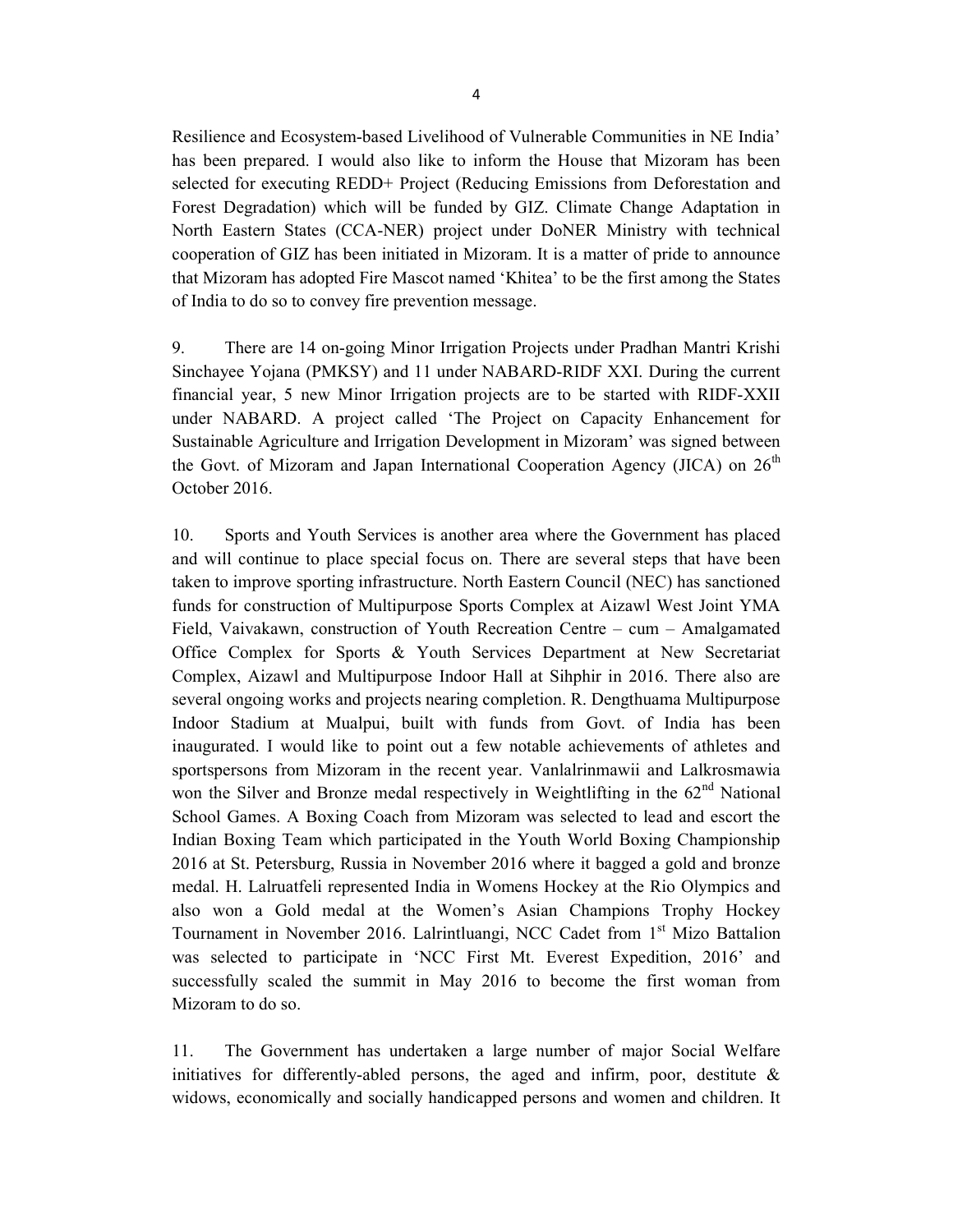also takes steps to combat drug abuse, alcoholism, trafficking of women and children, juvenile delinquency, orphans and other social defence services. Forty-four NGOs have been provided financial assistance to the tune of Rs. 56.25 lakhs in the current year. Some major projects include establishment of Eklavya Model Residential Schools (EMRS), construction of ST Girls Hostels, establishment of Vocational Training Centers (VTCs), Vanbandhu Kalyan Yojana (VKY), construction of One Stop Center (OSC) at Durtlang for women affected by violence and construction of Anganwadi centers.

12. The Tourism Department under the Government has made endless efforts over the years to promote tourism in the state. 7 Tourist Lodges within Siaha District have been commissioned in the month of February 2017. Tourist Lodge, Serchhip was inaugurated on  $9<sup>th</sup>$  June 2016 and Foundation Stone laying ceremony was also held on the same day at Thenzawl for the project 'Integrated Development of New Eco-Tourism Thenzawl, South Zote and Reiek'. Construction of Convention Centre at Reiek is currently underway. Construction of State Institute of Hotel Management at Bung Bangla, Aizawl has been completed. Anthurium Festival and Thalfavang Kut are also organised annually.

13. Through the Animal Husbandry & Veterinary Department, the Government has undertaken construction of Epidemiological Center at Khatla with a project cost of Rs. 321.5 lakhs and construction of Integrated Veterinary & Animal Husbandry Training Institute at Lungpuizawl, Lunglei at a cost of Rs. 213.685 lakhs and are expected to be completed by 2017. The newly installed animal feed plant at Ramrikawn is expected to be nearly sufficient for farmers in addition to production from the existing feed plant. Under RKVY, a Piglet Multiplication Farm was established at Thingsulthliah. Work in respect of Farmers Demonstration Center, Bench Terracing and Field Channel Terracing at Thenzawl Fodder Farm is also underway. A Liquid Nitrogen Plant was installed at Selesih Veterinary Farm Complex while a Calf Rearing Farm was established at Mampui, Lawngtlai.

14. Inspite of financial constraints and limited allocation of subsidised foodstuff, my Government has managed equitable distribution of foodstuff to the general public. Food, Civil Supplies and Consumer Affairs Department (FCS&CA) has undertaken computerisation of Targeted Public Distribution System Operation. Digitization of all District Offices, Supply Godowns, Depots and Ration Cards has been completed and a web portal has been created through which the public can access all the information and details regarding allocation of foodgrain to Fair Price Shops, Villages and Districts, and stock availability for transparency. A Toll Free number (1967) is active for lodging of complaints and grievances. These steps will eliminate the phenomenon of bogus Ration Cards and prevent foodgrain leakage from the entire supply chain. The National Food Security Act (NFSA) 2013 has been implemented in Mizoram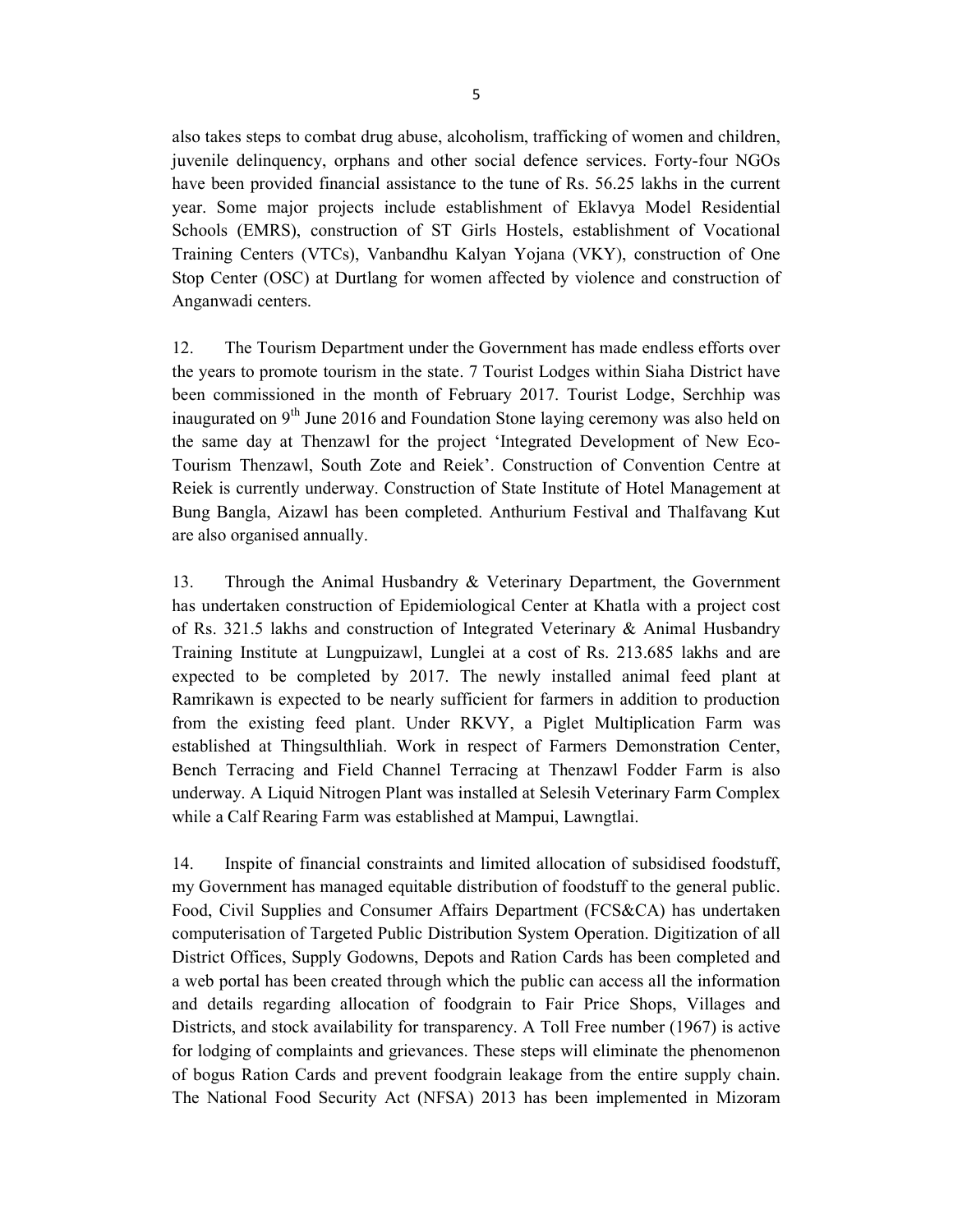since March 2016.

15. My Government is fully aware of the scarcity of LPG cylinders in the State and has been making utmost efforts to solve it by tackling black-marketing, adulteration and hoarding of LPG cylinders. Plans have been made to upgrade Mualkhang Bottling Plant to 5 Mega Tonne capacity and all efforts are being made to increase supply into the State by holding discussions with various stakeholders. The FCS&CA Department is also in the final stages of constructing 17 new Godowns and will be commissioned shortly which will increase storage capacity of foodstuff by about 8000 Metric Tonnes. Enforcement Squad has been established to monitor the movements of PDS items and to check consignments of essential commodities to prevent adulteration and black marketing.

16. Mizoram is a highly urbanized State with various urban challenges. The Government has taken up urban development on various fronts, such as Urban Governance, Urban Infrastructure, Urban Planning, Urban Sanitation, Urban Transportation & Mobility, and Urban Poverty Alleviation. Various State Sector projects under the Annual Plans and for counterpart funding of Central Sector Schemes have also been taken up by the Government. We have entered a new urban era with the announcement of 5 Key Central Sector Missions, namely, Swachh Bharat Mission (Urban), National Urban Livelihoods Mission (NULM), Atal Mission for Rejuvenation and Urban Transformation (AMRUT), Housing for All (Urban) and Smart Cities Mission. Our efforts in the field of urban sanitation are expected to enable our State to emerge as the 'Cleanest State in India' and to make our Cities, Towns and Villages the cleanest habitations by 2019. The Asian Development Bank (ADB)-assisted NERCCDIP has been instrumental in taking up critical city infrastructure for Aizawl City. This includes Water Supply, Sewerage and Solid Waste Management. With successful implementation, Aizawl City is expected to achieve 24x7 Water Supply. Proper treatment of sewerage for the eastern part of the City will also be covered which will further provide the much needed scientific management of municipal solid waste for Aizawl City besides adopting best practices in septage management which consists of introduction of Bio-Digester to 285 households and provision of Japanese Technology based Johkasou System to 630 users (140 Households).

17. The Aizawl Municipal Corporation (AMC) has been fulfilling its mandate in providing various municipal functions. Construction of buildings within Aizawl has been regulated by the AMC. Inspection of all building construction is being carried out. AMC also collects Property Tax, 80% of which is earmarked for essential public utilities. I am proud to state that Aizawl, Champhai and Lunglei towns have been declared Open Defacation Free (ODF). Aizawl city has also been declared as a 'Littering Free City' and this will require cooperation from the public for it to be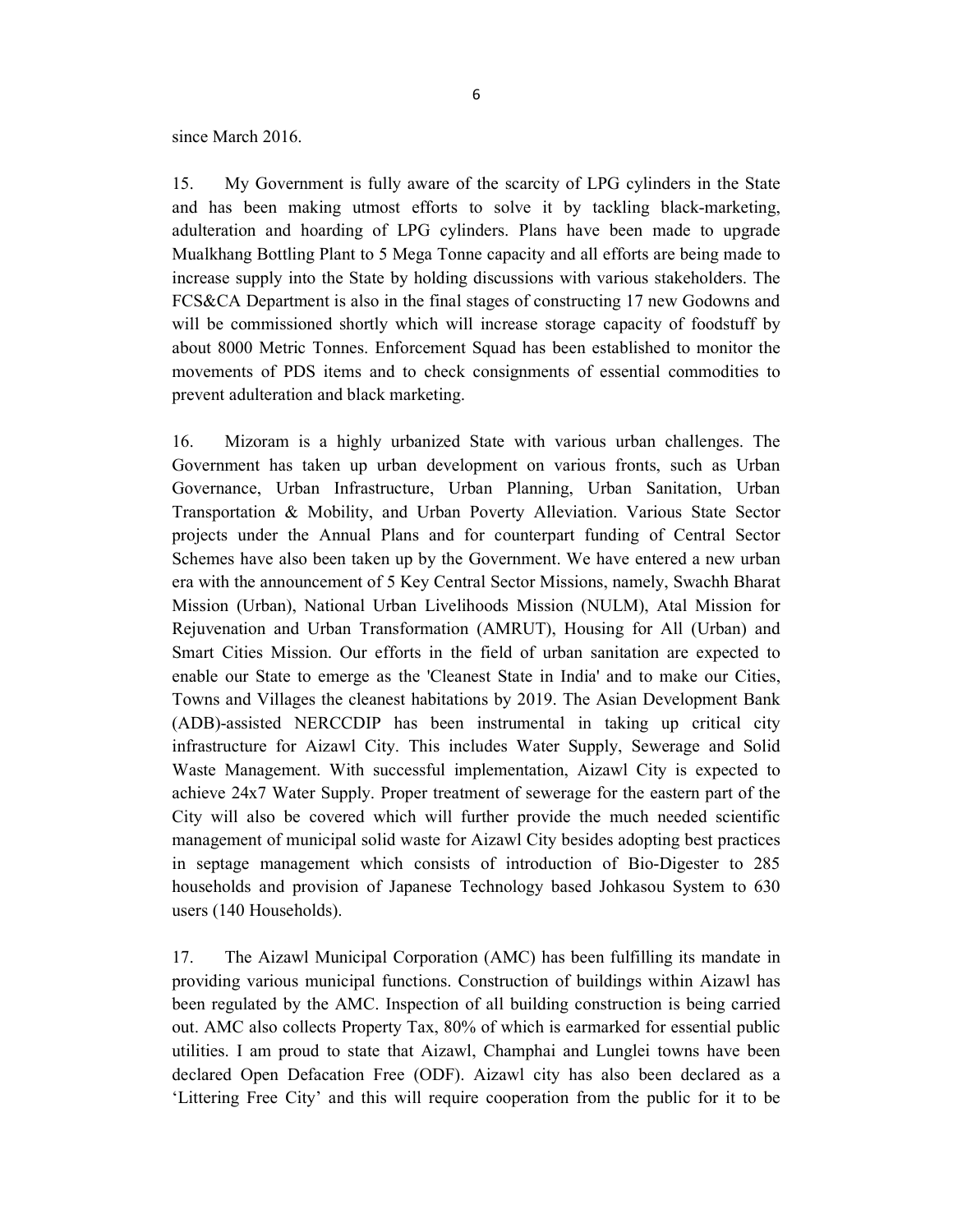successful.

18. The Government also places much importance on rural development in which the Integrated Watershed Management Programme (IWMP) is an important part. 1099 Water Harvesting Structures have been created while 76 have been renovated during 2016-2017. 14,183 Hectares of additional area has been brought under irrigation. 274 Self Help Groups have been formed providing livelihood to 1612 households. Under NRLM, 741 Self Help Groups have been formed since its inception. Two villages, namely, Khawlailung and Chhiahtlang have been identified as Model Villages under the Saansad Adarsh Gram Yojana (SAGY) with Haulawng also being identified in the  $2<sup>nd</sup>$  Phase. Other schemes and programmes being implemented by the Government include Indira Aawaz Yojana (AAY), Mahatma Gandhi National Rural Employment Gurantee Scheme (MGNREGS), Shyama Prasad Mukherjee Rurban Mission (SPMRM) and Border Area Development Programme (BADP).

19. Work is expected to start soon in respect of construction of Mini-Sports Complex in East Lungdar while DoNER Ministry of Govt. of India has approved construction of Multi-Shopping Complex at Saitual. 40% of work has been completed in respect of Cultivation of Aloe Vera in ChhanchhuahnaKhawpui under NEC. My Government has also been implementing a project called 'Flood Control & Irrigation of Potential Agricultural Areas' at Ngopa funded by NEC. DoNER Ministry has also conveyed administrative and financial approval for construction of a Mini-Sports Complex at Khawbung under NLCPR.

20. Good road connectivity is important to achieve the goal of development in the State. During 2016-2017, 16 road works have been completed with 73.69 Km of new roads and 211.11 Km of black-topping. In addition, 58 other road works are in progress under the Public Works Department (PWD) of the Government, the total length of which is 1326 Km. Maintenance of roads in the State is to receive our utmost attention. 3 bridges have also been completed during 2016-2017, while construction of 7 other bridges is in progress. During 2016-2017, 31 buildings have been constructed while construction of 85 buildings is in progress. I would also like to inform the House that there are several World Bank and Asian Development Bank projects currently underway. The Government is also engaged in maintenance and improvement of National Highways and construction of road under Kaladan Multi Modal Transit Transport Project (KMMTTP). Construction of 10 Helipads has been taken up out of which 8 are completed.

21. The Public Health Engineering Department (PHED) of the Government has identified 25 habitations to be covered during 2016 – 2017 under National Rural Drinking Water Programme (NRDWP) out of which 11 have been covered so far.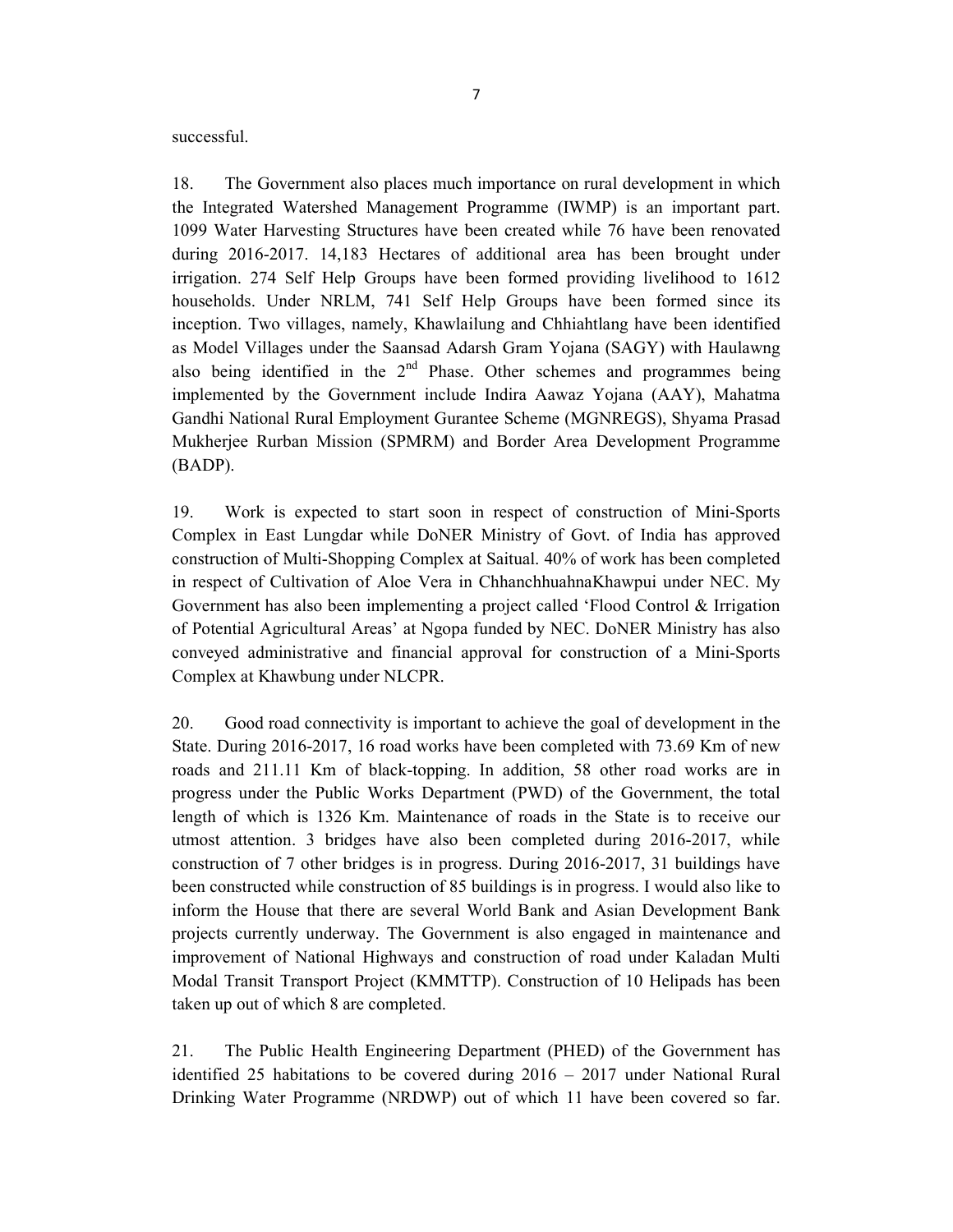There are 10 water Supply Schemes under NLCPR and 7 NEC funded Schemes. Kelkang Water Supply Scheme has been commissioned recently. Improvement of Aizawl Water Supply Scheme (Part A) under AMRUT was started in August 2016. Storm Water Drainage of Aizawl Phase-I and setting up of Septage Management Unit is being carried out.

22. My Government is working to improve the power generation and supply scenario in Mizoram. The installed capacity of power generation as on March 2017 is 29.35 MW. Projects such as Tlawva HEP (5 MW), Kawlbem HEP (4.0 MW), Tuiriza and Tuiching HEP (0.20 MW) are expected to be completed during 2017-2018. Tuirial HEP (60 MW) constructed by NEEPCO is also expected to be completed by 2017-2018. Two Power projects, namely, Tuivai HEP (210 MW) and Tuirini HEP (24 MW) are expected to take off in the near future. Steps are being taken to improve the power transmission and distribution system and several Govt. of India programmes like Re- Structured Accelerated Power Development and Reforms Programme (R-APDRP), Integrated Power Development Scheme (IPDS), Power System Development Scheme (PSDS), Rural Electricity Distribution Backbone (REDB), Deendayal Upadhyaya Gram Jyoti Yojana (DDUGJY) are being implemented.

23. Health & Family Welfare Department has been making untiring efforts to improve overall health infrastructure and services in the State of Mizoram. The State Referral Hospital at Falkawn is being upgraded to establish Mizoram Institute of Medical Education and Research (MIMER). Various Departments like Medicine, Gynaecology, Pediatric, Dental, Eye have been established in the Hospital. Govt. of India has conveyed administrative approval for upgradation of Mizoram State Cancer Institute (MSCI). Construction of a 200-bedded Hostel at Falkawn for Mizoram College of Nursing (MCON) is completed. Sterilization equipment has been procured and installed at 5 Hospitals. Establishment of Medical Library at Civil Hospital, Aizawl is being taken up. Procurement of Bio-Medical Waste Management System for District Hospitals at Mamit, Serchhip, Champhai and Lawngtlai is actively underway.

24. The Government is also implementing programmes like Malaria Control Programme, TB Control Programme, National Health Mission, Rashtriya Bal Swasthya Karyakram (RBSK), Rashtriya Kishor Swasthya Karyakram (RKSK), National Urban Health Mission (NUHM), National Program for Control of Blindness (NPCB), National Leprosy Eradication Programme (NLEP), Extended Programme of Immunization (EPI), to name a few. A 50-bedded integrated AYUSH Hospital at Thenzawl was inaugurated in October 2016, to be the first of its kind in North East India. AYUSH now has 20 OPDs functioning at different levels of the health tier system. Construction of AYUSH OPDs at Haulawng, Hnahthial, Thingsulthliah and Tlabung has been completed. We now have a well functioning State Drugs Testing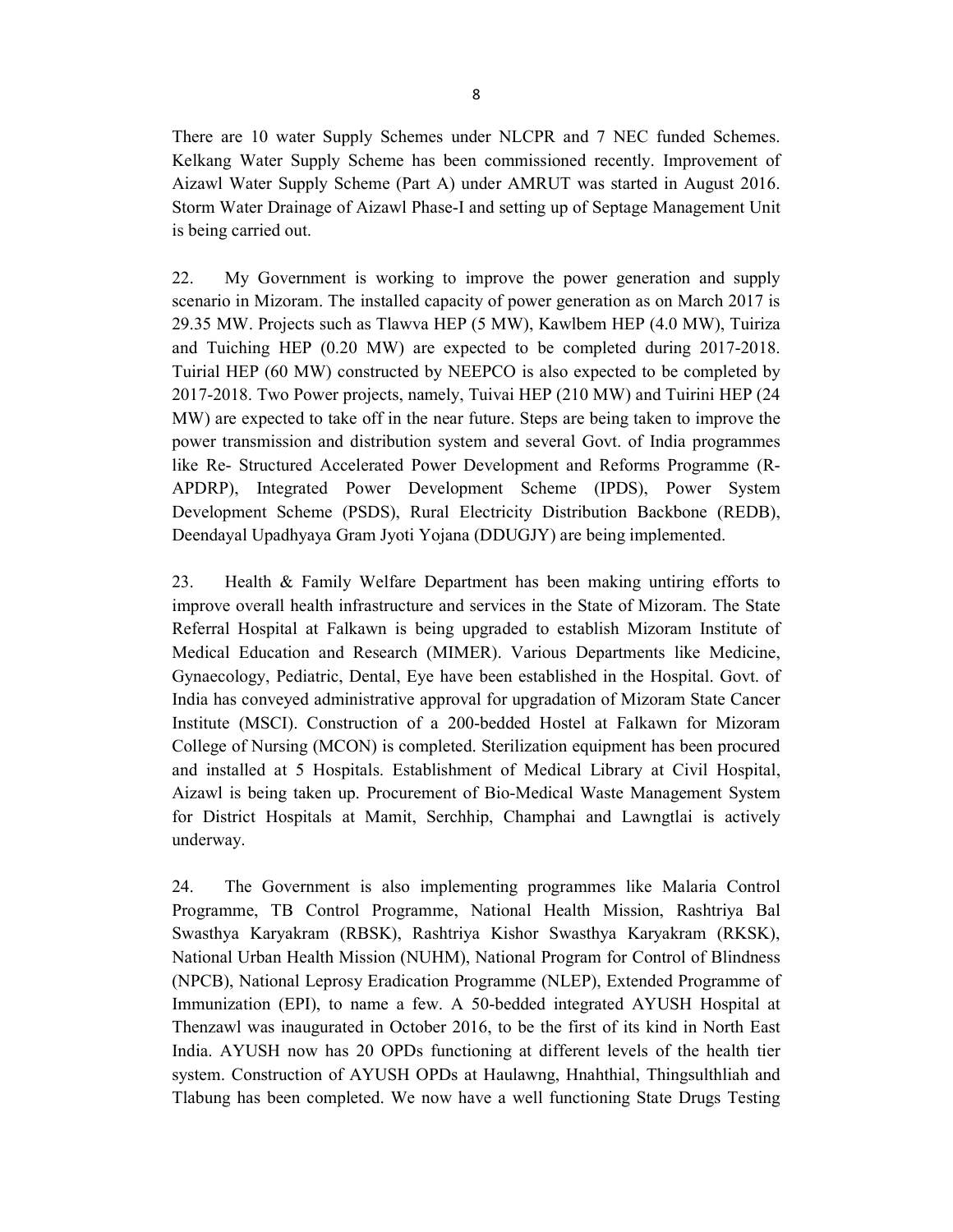Laboratory for Quality Control of AYUSH drugs at Zemabawk.

25. I am proud to announce that the Information & Communication Technology (I&CT) Department received the 'Skoch Award' on Smart Governance for the year 2016 and 'Skoch Platinum Award' for Inventory Management System (IMS), 'e-District Project' and 'Content Management System' (CMS). The I&CT Department is also implementing various Projects, namely, Project under Digital India, e-Office Implementation, Digital Classroom for Development of Science & Mathematics, Implementation of e-Procurement (GePNIC), Forensic Department Case Tracking System, SMS Notification for Water Distribution, Governor Online and CM Online. Projects under NEDP called 'Improvement of Internet Connectivity in the Capital City & District Headquarter' and 'Improvement in ease of doing business & improvement in public service delivery through ICT' are expected to be completed by 2017 end.

26. My Government continues to accord priority on School Education. I am proud to announce that the Sainik School, Chhingchhip, which is the  $27<sup>th</sup>$  Sainik School, will commence from the next academic session. Grant-in-Aid of Rs. 1.85 crore to purchase school infrastructure has been granted to Sainik School and students will also be able to avail of scholarships. Advertisement for filling up of 111 High School Teacher posts has been floated by MPSC. A new evaluation system called 'Integrated Evaluation Scheme for Secondary Stage' was introduced from the 2016-2017 academic session. Decision has been made to introduce it in the Higher Secondary Stage from 2017-2018. 'The Mizoram School Hostel Infrastructure, Facilities and General Care of Students (Management) Rules  $2016'$  was notified on  $28<sup>th</sup>$  March 2016 to have uniform control over existing and newly opened hostels in Mizoram. The Mid-Day Meal Scheme benefitted 1,51,786 Primary and Upper-Primary School students during 2016-2017 and 94 Kitchen-cum-Stores are being constructed during the same period. As many as 68 educational institutions and office buildings were repaired/reconstructed with an amount of Rs. 91.157 lakhs during 2016-2017. My Government has launched an integrated IT platform for all schools and teachers called 'Total Information on Schools and Teachers' (TIST). School data shall be imported from 'Unified District Information System for Education' (UDISE).

27. The Government continues to give high priority to Higher & Technical education. Construction of new Polytechnics under Skill Development Initiatives 'Sub-Missions on Polytechnics' Scheme at Champhai and Kolasib have been completed while construction is ongoing at Lawngtlai, Mamit and Siaha. Construction of Science Laboratory at new campus of Govt. Zirtiri Residential Science College at Durtlang and construction of Auditorium, Seminar Hall and Classroom at Govt. Hrangbana College is underway. Construction has also started in a plot of land set aside for Mizoram Engineering College at Arsi Veng, Pukpui, Lunglei. 21 Govt. Colleges in the State have been approved for RUSA funding. Promotion of Hindi and upgradation of education facilities in relatively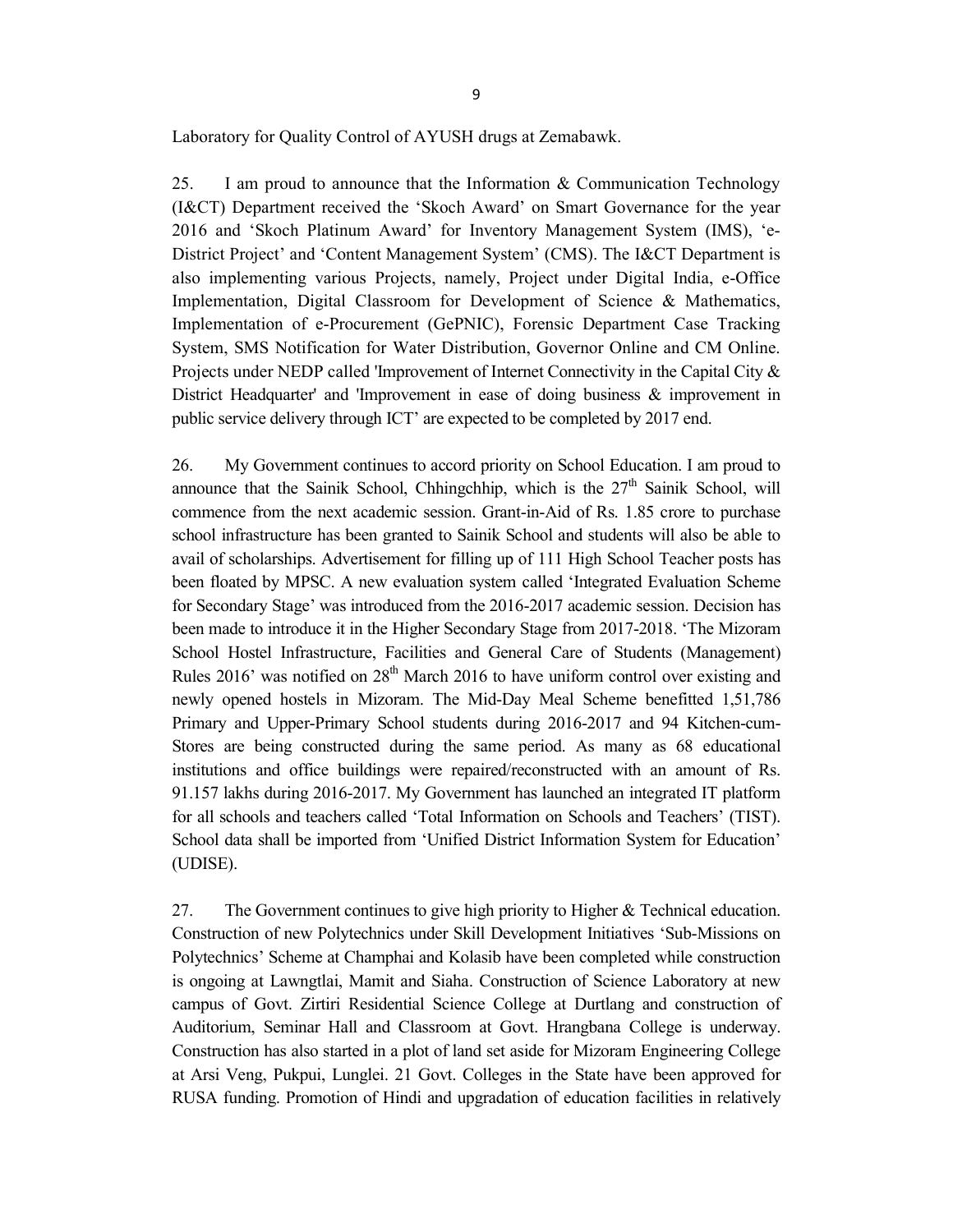backward Autonomous District Councils are also on the agenda.

28. Mizoram is a very peaceful State and the Home Department has been striving to sustain this. A Peace dialogue was initiated by the Government with the HPC (D) wherein, three rounds of Peace Dialogues have been held. The final stage of dialogue is expected soon. During these talks, arms and ammunition snatched from the Police by HPC(D) cadres were returned. Mizoram Police has also detected and seized the following : 7 illegal arms, 513 live ammunition rounds, 6 Magazines, Rs. 3.30 lakhs worth of Fake India Currency Notes (FICN), 93 Kgs. of Pangolin Scales worth Rs. 20.35 lakhs, 150 Gold Biscuits worth Rs. 81.9 crores in the international market, 1.358 Kg. of Heroin worth Rs. 42.37 lakhs, 23.850 Kg. of Pseudo-Ephedrine worth Rs. 12.00 lakhs and 444 grams of Methamphetamines worth Rs. 2.22 lakhs. A Zero Tolerance Drive was successfully conducted all over the State during Christmas and New Year. No-Vehicle Zone was again implemented during Christmas and New Year preparation days which facilitated free movement of pedestrians. Aizawl City Surveillance Project has been successfully launched and is operational and the Third Phase covering 43 important junctions of Aizawl City with 186 cameras have been installed. A Fingerprint database is maintained at Forensic Science Laboratory.

29. In an effort to strengthen the Fire & Emergency Services in Mizoram, construction of Fire Station – cum – Staff Quarters at Mamit, Serchhip and Kolasib is on the brink of completion. 3 nos. of Advance Rescue Tender along with Crasions Rescue Tools were purchased and have been commissioned. Two new District Jails were opened and 48 Home Guard Volunteers, including 8 women, were recruited to meet manpower requirement of these District Jails. The Government has sanctioned and disbursed a sum of Rs. 49.89 lakhs to 116 World War-II veterans and widows during 2016-2017. A sum of Rs. 84,000/- has been disbursed to disbanded personnel of  $2<sup>nd</sup>$  Assam regiment during the same period. A sum of Rs. 21,600/- was disbursed as Stipend Scholarship to 7 dependants of ex-servicemen. Rs. 31,957/- has been paid to 3 exservicemen/widows as interest subsidy for SEMFEX-II loans taken by them from various banks. I am proud to state that 182 candidates from Mizoram have been recruited into the Armed Forces during 2016-2017, though I am sure that this number must grow in the coming years.

30. For improving infrastructure of the Judiciary, construction of new Aizawl District Court building at New Secretariat Complex is under way while ongoing construction of Judicial Quarters at Kolasib is expected to be completed soon. Fast Track Courts have been established at Kolasib and Siaha and Judges appointed. Project for construction of High Court Building at New Secretariat Complex has been approved by DoNER Ministry. Establishment of Lokayukta is being actively pursued.

31. The Government is making efforts to increase collection of States Own Tax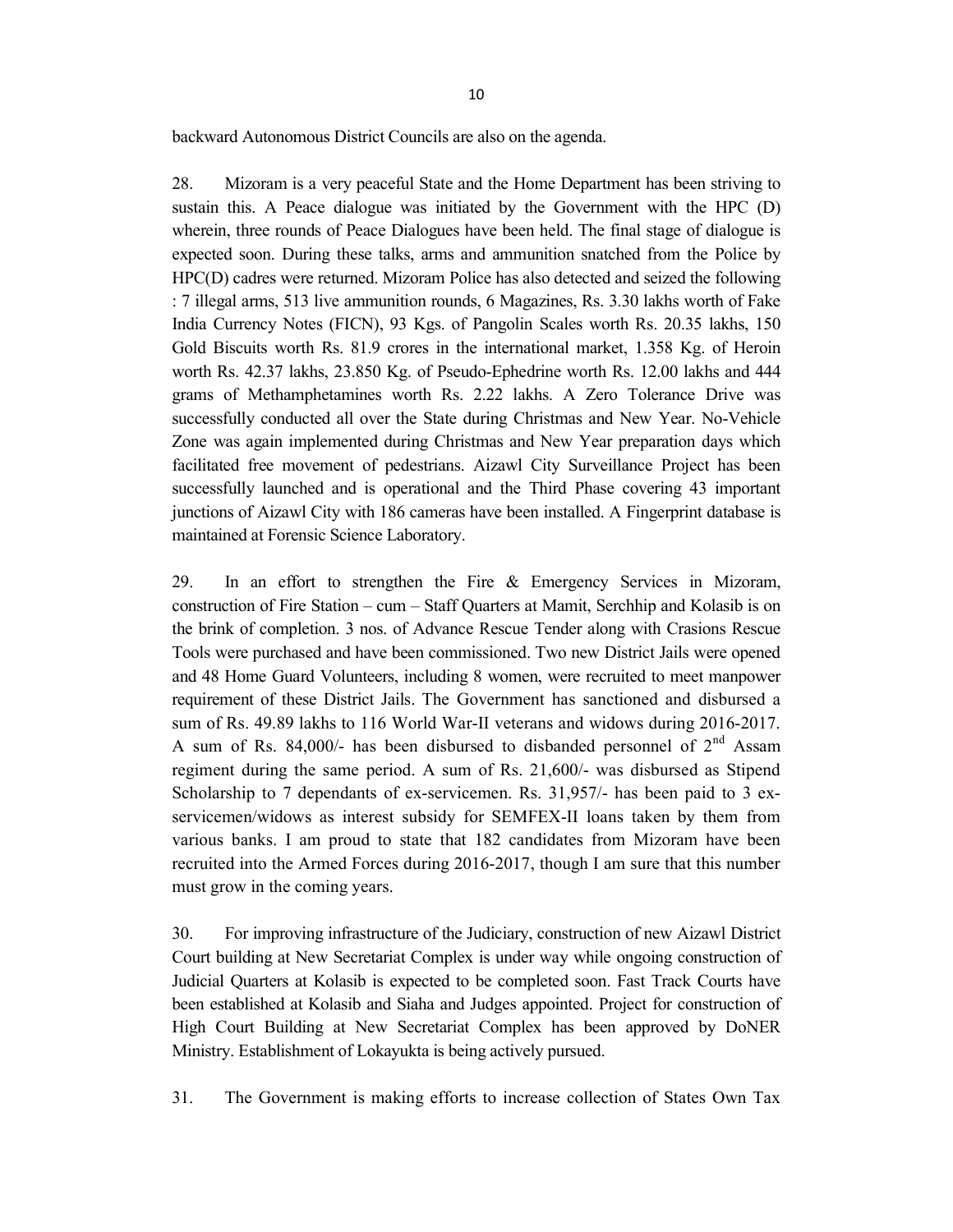Revenue. Taxation Department is currently preparing for Goods & Services Tax (GST) which will be rolled out with effect from  $1<sup>st</sup>$  July 2017 in the entire country. This tax will have two components, namely, Central Goods & Services Tax (CGST) and State Goods & Services Tax (SGST). Inter-State transactions involving goods and services will be taxed under a Central Act to be called the Integrated Goods and Services Tax (IGST) Act. The CGST and the IGST will be administered by the Central Government while the SGST will be administered by the respective State Government. The Taxation Department, Government of Mizoram is a revenue earning Department in Mizoram and the revenue collection achieved by the Department for the current year of  $2016 - 2017$  upto January,  $2017$  is Rs  $273.11$  crore while collection was Rs. 218.73 crore for the same period last year. Construction of the Commissionerate of Taxes building at New Secretariat Complex is underway and work is expected to be completed in due course. Construction of Office of the Assistant Commissioner of Taxes, Kolasib Zone has also been completed. Collection of entertainment tax is expected to increase significantly after implementation of Digitization of Cable Television. 'The Mizoram Entry Tax Act and Rules 2015' has also been enforced w.e.f.  $1<sup>st</sup>$  April 2016 and it is expected that additional revenue to the tune of Rs. 200.00 lakhs may be collected annually.

32. My Government continues to give priority to development of Autonomous District Councils. Rs. 6202.52 lakhs was released under Plan and Rs. 17228.90 lakhs under Non-Plan during 2016-2017 for achieving all-round development and improvement of administration in the Lai, Mara and Chakma Autonomous District Councils. Funding pattern of the 3 Autonomous District Councils has been changed from the financial year 2016-2017. They are given share from the Combined Fund of Non Plan Revenue Deficit Grants (NPRDG) and Share of Taxes (SoT) in  $14<sup>th</sup>$  instalment as per recommendation of Mizoram Finance Commission. A State Level Committee and District Council Level Monitoring and Review Committees have been constituted for the three Autonomous District Councils to regularly monitor and review the implementation of projects. Efforts are also being undertaken by the concerned authorities for the improvement of the education sector and skill development in the Autonomous District Councils.

33. The Government has decided to take steps to run the Printing & Stationery Department on a Business Model. Initiative is also being taken for disposal of stationery items at a discounted rate of 50% which is expected to commence soon. Installation of the newly acquired SM-74 printing machine is underway.

34. The 'New Economic Development Policy' (NEDP), a comprehensive growth policy for Mizoram is being implemented in full swing. It aims at providing bold, practical and effective comprehensive strategies to push the economy to a high growth path. For its effective implementation, a Three-Tier Committee has been constituted, namely, the Core Committee headed by the Chief Minister, the Executive Committee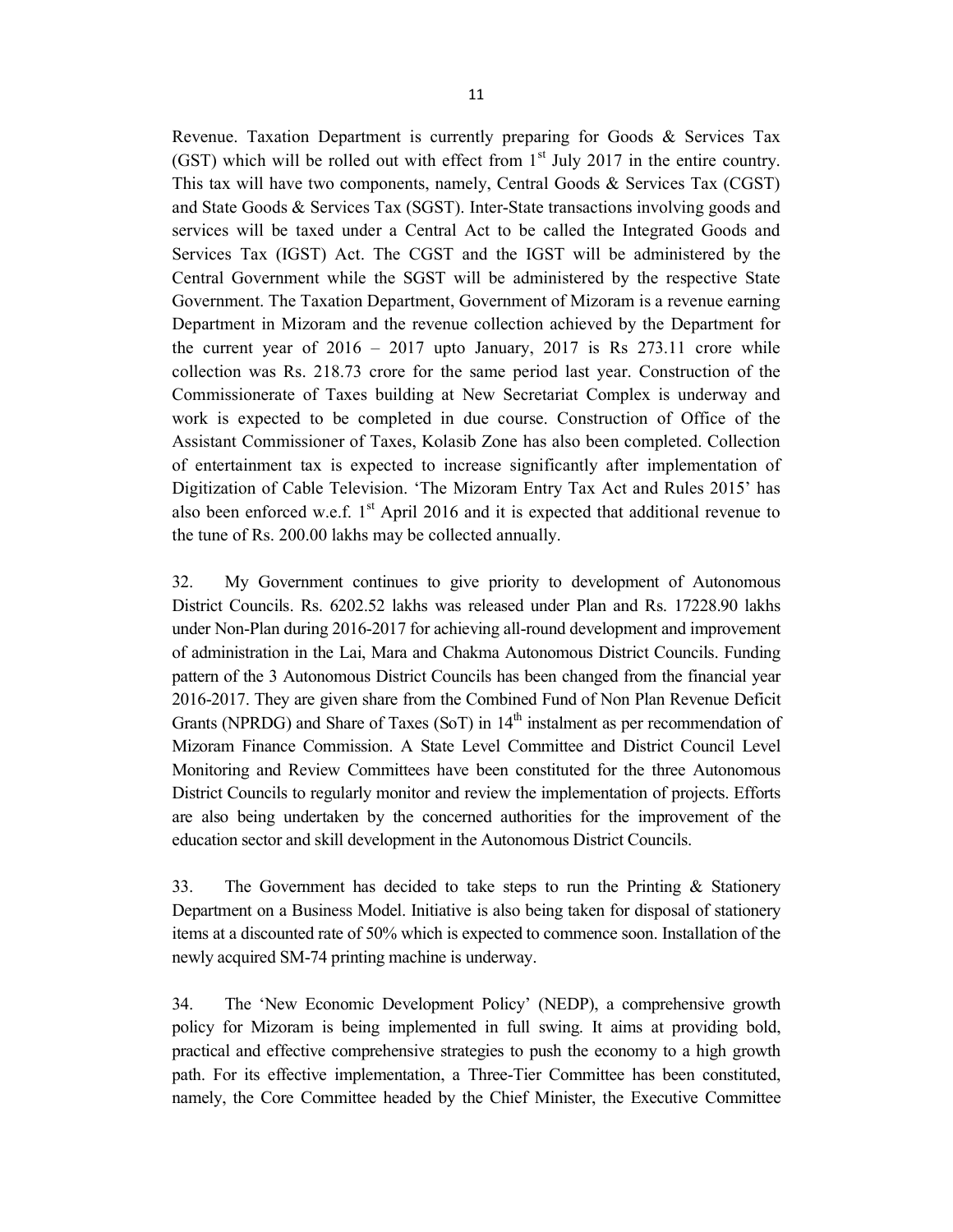chaired by the Chief Secretary and the Monitoring and Evaluation Committee under the Vice-Chairman, State Planning Board. Operational guidelines for the implementation have also been issued. Rs. 2.50 crores has been earmarked for 2016-2017 and another Rs. 27 crores is expected to be converged with NLUP. The following Schemes and Projects have already been launched for implementation during 2016-2017:

Agriculture & Allied Sector : (i) Onion production for enhancing the productivity of WRC areas; (ii) Establishment of rice mill; (iii) Intensive Cultivation of off – season cabbage & Turmeric; (iv) Scheme for construction of market yards in city / towns; (v) market information system; (vi) construction of agriculture link roads; (vii) construction of horticulture link road.

Commerce & Industry Sector: (i) construction of handloom export facilitation hub; (ii) construction of skills development training centre; (iii) entrepreneurship development scheme; (iv) initiatives for ease of doing business;

Infrastructure Development: (i) composite infrastructure development in villages; (ii) composite urban infrastructure development in city/towns; (iii) improvement of water billing system and recovery of non revenue water in city/towns/villages; (iv) improvement of water supply – transmission and distribution, and energy conservation;

Services Sector: (i) improvement of health care facilities in all district hospitals; (ii) construction of additional class room for HSS/Model Schools; (iii) improvement of tourist facilitation – construction of home stay; (iv) improvement in ease of doing business and public services delivery through ICT;

Operation & Maintenance: (i) Roads; (ii) Water Supply; (iii) Power & Electricity; (iv) Urban Development (Service level); (v) renovation and retrofitting of Vanapa Hall; (vi) improvement of internet connectivity; (vii) improvement of road connectivity between villages.

Policy Reform Agenda: (i) Public financial management reform; (ii) Skills development policy; (iii) climate change adaptation and mitigation strategy; (iv) Public Administrative Reforms – a Committee has been established under the Chairmanship of Chief Secretary,  $(v)$  Land Reforms – a Committee has been established under the Chairmanship of Chief Secretary.

Special Scheme / Projects: (i) Chief Minister's Rural Housing Scheme; (ii) Aizawl City junction improvement – Pangi junction at Republic Veng, Bawngkawn junction, Millennium Centre junction, and Vaivakawn – Hunthar Veng junction; (iii) Development of New Secretariat Complex; (iv) Strengthening of Legal Metrology; (v) Strengthening of drugs and food safety; (vi) improvement of Referral Hospital at Falkawn; (vii) Renovation and extension of DLAO Office to accommodate LAD Directorate; (viii) Pilot project for early intervention against tobacco usage and drug abuse from upper primary school; (ix) development of indigenous technological innovation facility centre and enhanced protection of ownership; (x) repaint and maintenance of internal roads within district headquarters.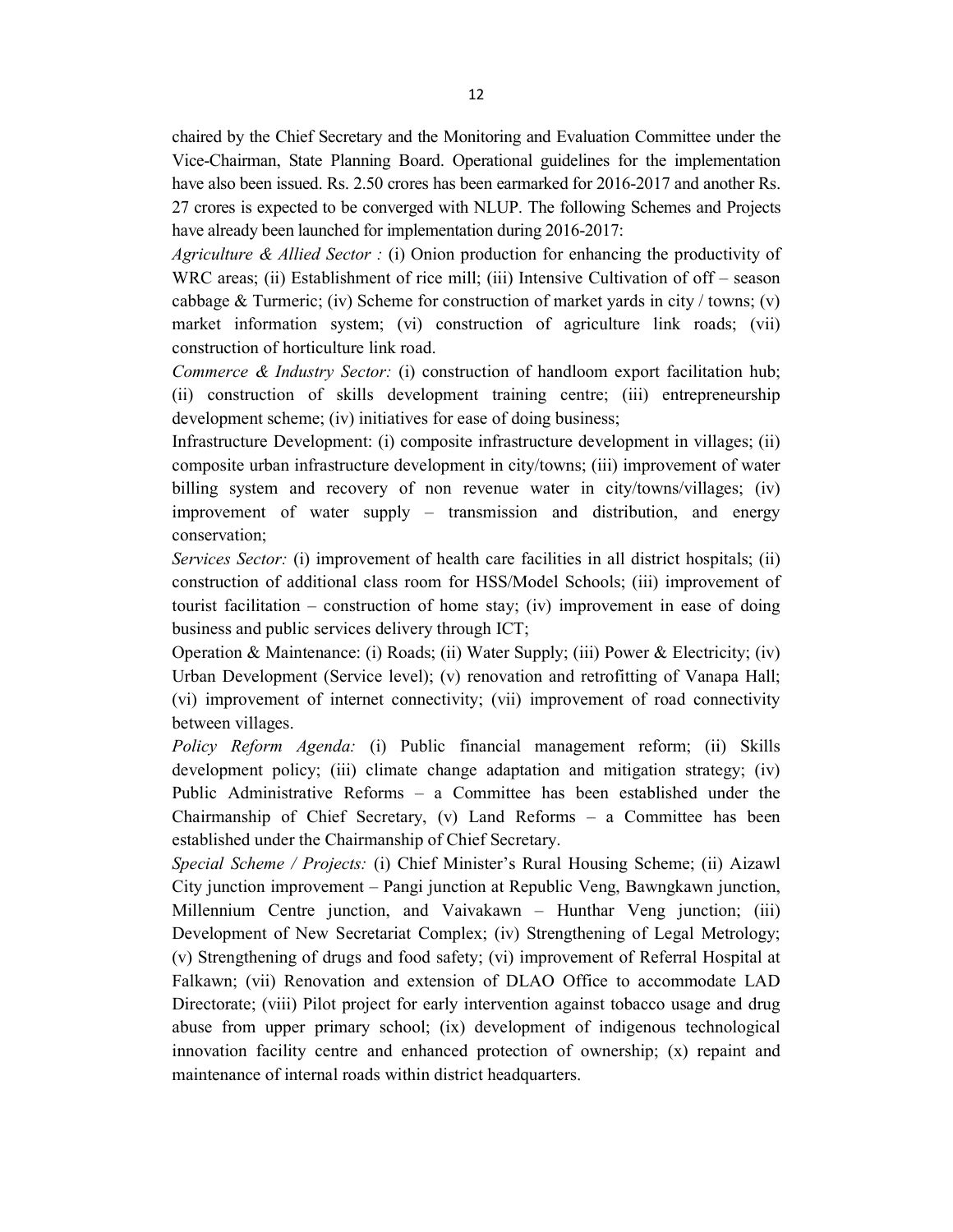35. The Directorate of Economics & Statistics has been taking steps to improve various statistics of the State in collaboration with Central Government Ministries. A BPL Baseline Survey was also conducted in order to have more reliable data. The new building for the Directorate of Science & Technology at New Secretariat Complex was inaugurated and construction of Innovation Hub at Mizoram Science Centre is almost completed. Mizoram Science, Technology & Innovation Council (MISTIC) has successfully conducted Indigenous Grassroot Technology & Innovation (IGTI) Competition. Mizoram Remote Sensing Application Centre (MIRSAC) has successfully implemented the Mizoram Infrastructure & Monitoring Systems project. Other projects such as Digital 3D Terrain Mapping & Modelling of the 8 Districts, Hazard Risk & Vulnerability Analysis of the 8 Districts, National Land Use/Land Cover Mapping using Multi-Temporal Satellite data and spatially empowering Panchayati Raj Institutions, have also been carried out. I would like to take this opportunity to inform the House that Mizoram Bio-Resource Centre has been inaugurated on the  $14<sup>th</sup>$  February 2017.

36. The Administrative Training Institute (ATI) has been imparting training to key Government Officials for capacity building and improving efficiency in Governance. During the current several training programmes have been conducted for key Government employees as well as NGOs. A District Level Induction Training Programme meant for cutting edge level Government functionaries were also conducted in Kolasib, Serchhip and Siaha Districts. A Memorandum of Understanding (MoU) was signed between ATI and Indian International Institute of Democracy & Election Management (IIIDEM) which is an institute under the Election Commission of India.

37. My Government has accorded importance to the welfare of its employees and workers and has introduced a system wherein all Government employees are to open an account in a bank of their choice so as to streamline the system of payment of salaries. The Dearness Allowance of Government employees was enhanced thrice from 113% to 119% w.e.f. 1<sup>st</sup> April 2016, 119% to 125% w.e.f 1<sup>st</sup> September 2016 and from 125% to 132% w.e.f  $1<sup>st</sup>$  January 2016. Benefits are also provided to pensioners in the form of revision of Dearness Relief.

38. The State Government has implemented the recommendations of the  $1<sup>st</sup>$ Mizoram Finance Commission in which 15% of States Own Tax Revenue has been devolved to Local Bodies within the State w.e.f. May 2016. The Government is winding up 3 PSUs, namely, ZENICS, ZOHANCO and MAMCO. Privatisation of MIFCO and restructuring of ZIDCO is also underway.

39. Mizo Typical Village (Zokhua) at Falkawn was reconstructed with funds received from the  $13<sup>th</sup>$  Finance Commission and is now completed and open to the public. The Government is taking steps to construct 'Tagore Cultural Complex' at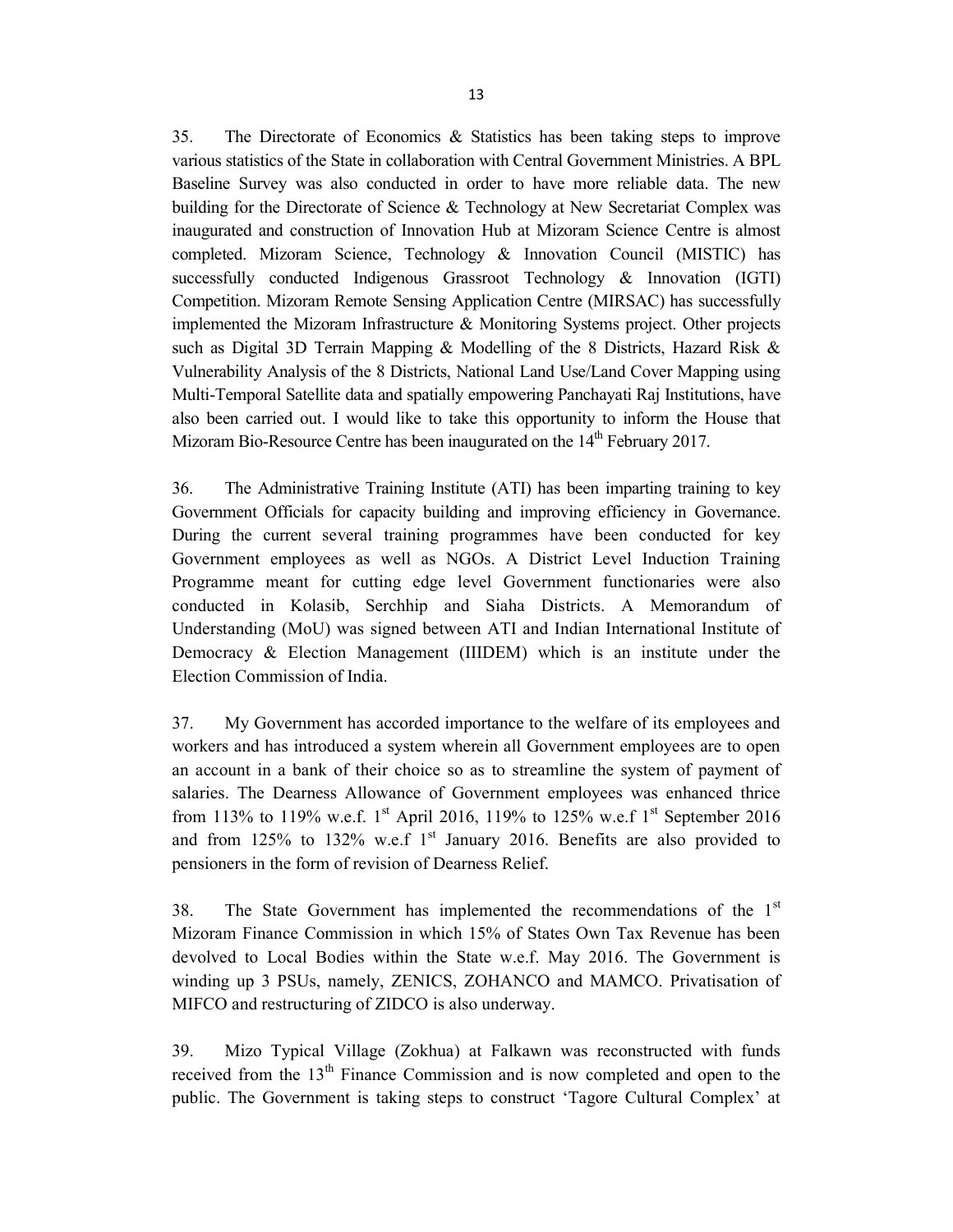Beraw Tlang with a fund of Rs. 4.475 crores received from Ministry of Culture, Govt. of India. Funds have also been received for construction of State Central Library-Extension Building and District Library, Kolasib under National Mission on Libraries Scheme. Execution of these projects is underway. Construction of Cultural Heritage Centre at Lunglei at a cost of Rs. 150 lakhs is completed and open to the public. More than one lakh important documents pertaining to Mizoram State have been digitized by Mizoram State Archives for future reference and support. Geographical indication and patenting of Mizo Puan is being pursued to avoid desecration and misuse. Archaeological Excavation was taken up at Vangchhia, Champhai District, in collaboration with Archaeological Survey of India (ASI) during  $7<sup>th</sup>$  January 2016 to 3<sup>rd</sup> February 2016. Carbon samples retrieved at the site were tested at BETA Analytic Laboratory, Florida, USA. Carbon dating revealed that the site dates back to 1500 A.D.

40. The Information & Public Relations Department of My Government is rendering tireless efforts to perform its role as the main channel of information through which people in every part of the State are kept well informed and updated about our activities and achievements. The Department has embarked on a significant and ambitious project by starting a one-hour weekly Television programme called 'Mizoram Hmasawnna Lamtluang' to further highlight development projects being implemented by various Departments with special focus on NLUP. Through the Information & Public Relations Department, The Government has given a substantial amount as medical assistance to deserving journalists and ex-gratia to next of kin of deceased journalists. Mizoram Press Accreditation Rules has been approved and a new list of accredited journalists finalised during the year. I am pleased to state that a number of programmes were organised to promote the film industry and fine arts such as photography, paintings etc.

41. During 2016-2017 (till December 2016), the Land Revenue & Settlement Department has issued 524 House Passes, 2564 Land Settlement Certificates, 494 Land Lease Certificates and 13 LSCs for agricultural lands. A total of 2796 mutation cases and 125 dispute cases have been settled during the same period.

42. Under Skill Development initiatives of My Government, 815 persons have been trained under Craftsmen Training Scheme (CTS), 1875 under Modular Employable Skill Course and 695 persons have been placed. Under Employment Service cum Career Guidance, 60 persons have enrolled in coaching for Union Public Service Commission (UPSC) Examinations and 150 for Staff Selection Commission (SSC) Examination. 1500 job-seekers have been registered for job assistance and 181 placed in employment. Under Labour Administration, 28 beneficiaries have received death benefit, 10 have received maternity benefit, 102 persons have received medical assistance, 1 received Incentive Cash Reward, 3 received Disability benefit, 2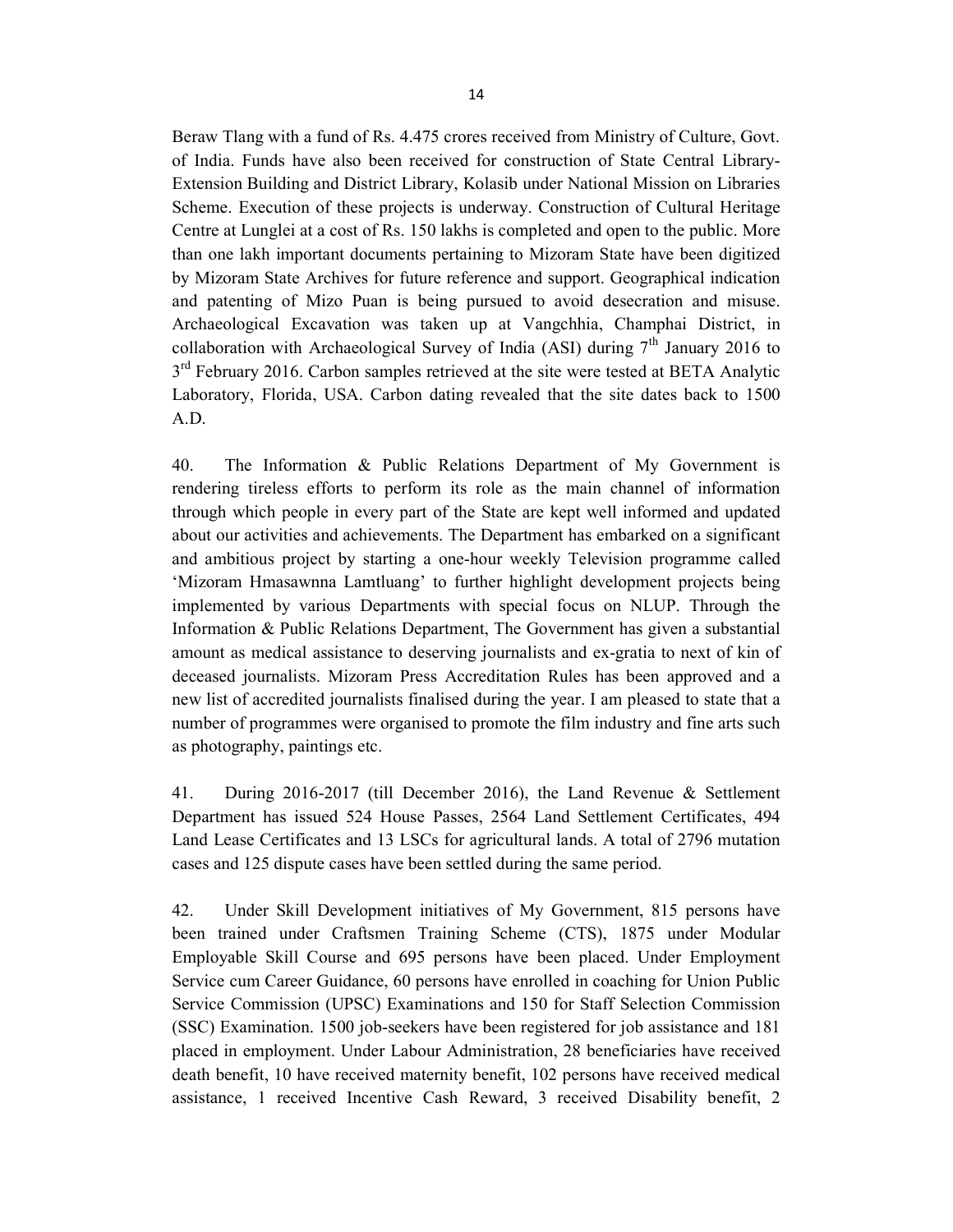received pension and 35 have been assisted for Workmen Compensation. The Minimum Rate of Wages has been revised w.e.f.  $1<sup>st</sup>$  April 2016.

43. Hon'ble Speaker and Hon'ble Members of this August House, I have attempted to present before you an overview of policies and programmes and a brief summary of the achievements of the Government. Time constraints do not permit these to be exhaustive but I assure all that My Government remains committed to bringing about prosperity and all-round development for the people of Mizoram and maintenance of peace and unity within the State. I hope that My Government will continue to receive the continued cooperation and support of the Hon'ble Members of the House and of the citizens of Mizoram.

44. Finally, I would like to remind this august gathering about our responsibility and commitment to the electorate, and make all efforts to observe financial propriety, transparency and accountability to the public. I convey my best wishes to you once again and wish you very fruitful deliberations.

### KA LAWM E

JAI HIND \*\*\*